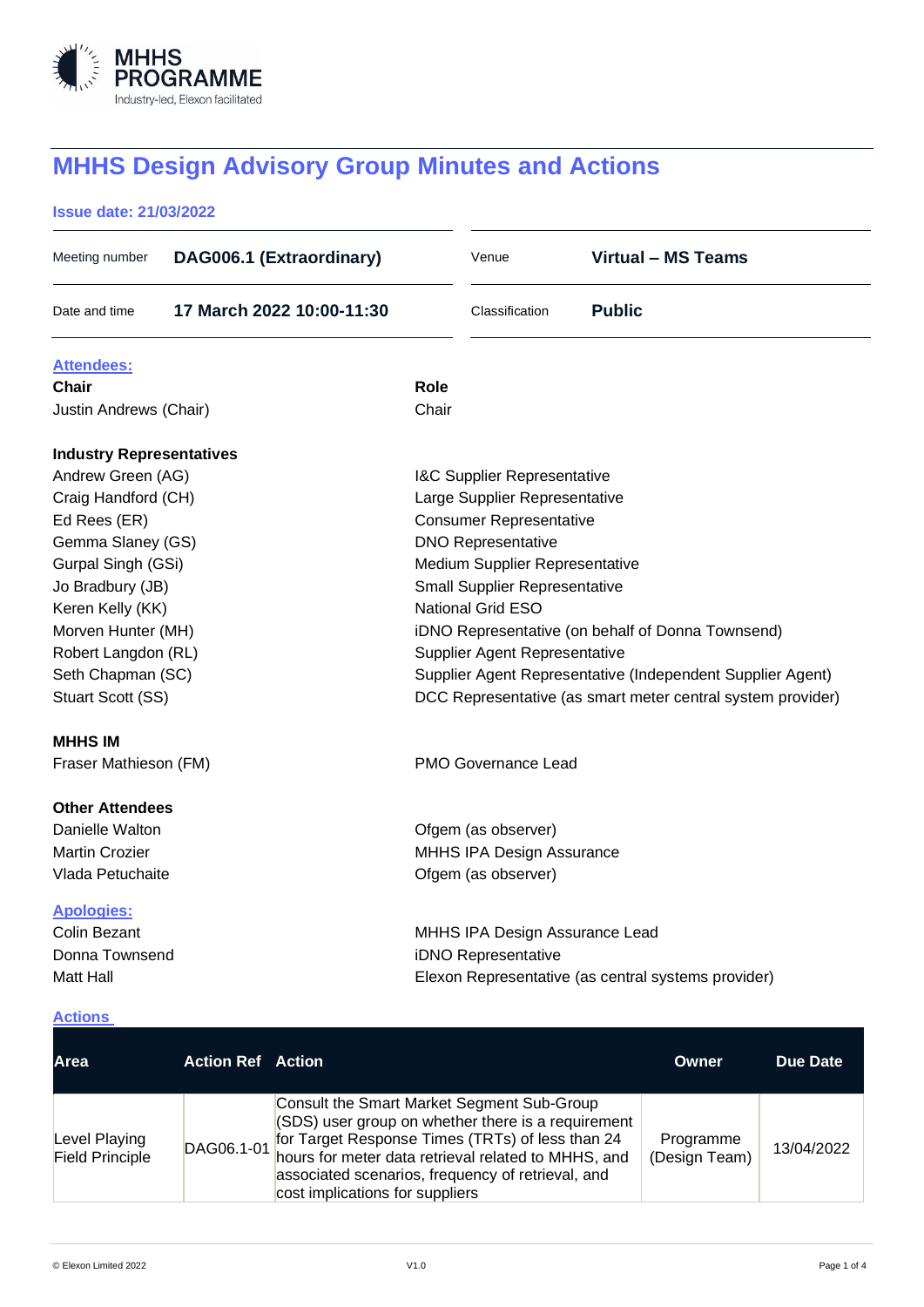| Consider whether closer working with SEC working<br>DAG06.1-02 groups is required and consider joint working group<br>with SEC and MHHS parties regarding SEC MP162<br>and data retrieval from DCC systems | Programme<br>(Design Team) | 13/04/2022 |
|------------------------------------------------------------------------------------------------------------------------------------------------------------------------------------------------------------|----------------------------|------------|
|------------------------------------------------------------------------------------------------------------------------------------------------------------------------------------------------------------|----------------------------|------------|

#### **Decisions**

| None | Area | Dec Ref | <b>Decision</b> |
|------|------|---------|-----------------|
|      |      |         |                 |

#### **RAID items discussed/raised**

| <b>RAID</b> area | <b>Description</b> |
|------------------|--------------------|
| None             |                    |

#### **Minutes**

#### **1. Welcome and Introductions**

The Chair welcomed attendees and provided an overview of the meeting agenda and objectives.

#### **2. Meeting Objectives**

The Chair explained the purpose of the meeting was to consider how the MHHS Programme design principle relating to a level playing field for parties could be applied to those requiring access to Data Communications Company (DCC) systems. Specifically, whether the latest drafting of Smart Energy Code (SEC) Modification Proposal (MP) 162<sup>1</sup> discharges the level playing field principle in SEC and DCC systems, or whether there is further action required by DAG or other MHHS governance groups.

The Chair provided an overview of the level playing field design principle:

### *"All market participants, operating under MHHS Target Operating Model, will be afforded the ability to deliver the same level of service for the same MHHS service"*

### **3. Level Playing Field**

FM introduced SEC MP162 and provided a brief overview of the solution currently under consideration by SEC parties. FM stated the central question for discussion was whether SEC MP162 sufficiently enacted the level playing file principle.

GS expressed support for the principle and summarised the issue at hand as being how a level playing field can be enabled when the Target Response Times (TRTs) for service requests made to the DCC are different for parties undertaking a Meter Data Retrieval (MDR) role who are not suppliers. It is reasonable the response times for suppliers are different for certain non-MHHS service requests but unclear how, when a supplier makes service requests for MHHSrelated data, it can be assured the TRTs are the same as for those who are not suppliers. There is no obvious route to monitoring and enforcing the level playing field principle from this perspective, and GS expressed uncertainty on whether supplier service requests can be differentiated in terms of whether the request relates to MHHS data, and therefore what TRT should apply. The risk is that suppliers could obtain quicker response times than non-supplier parties and circumvent the level playing field principle.

GS highlighted the current impact assessment being undertaken by DCC in relation to SEC MP162 and noted its scope does not include this question or assess the cost of either providing monitoring and assurance of the TRTs applied to supplier MDR service requests, or the impacts of allowing non-supplier parties to receive TRTs of less than 24 hours.

The Chair advised there had been discussion with the SEC Ops Chair on this subject and some potential options existed to enforce the level playing field principle, each with their own impacts. SC queried what the role of DAG was in relation to SEC MP162. The Chair explained the MHHS Programme is working closely with the SEC Secretariat to consider whether SEC MP162 sufficiently enables the principle and to identify current known inputs, and how additional requirements which may arise during design work can be catered for in SEC and DCC systems as MHHS progresses.

#### **TRTs of <24 hours**

The group discussed whether there are any requirements for TRTs of less than 24 hours for parties undertaking MDR who are not suppliers. It was noted that at present, SEC MP162 is progressing on the basis there is no such requirement. SC highlighted an MHHS design document that includes a TRT of less than 24 hours to fulfil requirements relating to

<sup>&</sup>lt;sup>1</sup> SEC changes required to deliver MHHS. Available [here.](https://smartenergycodecompany.co.uk/modifications/sec-changes-required-to-deliver-mhhs/)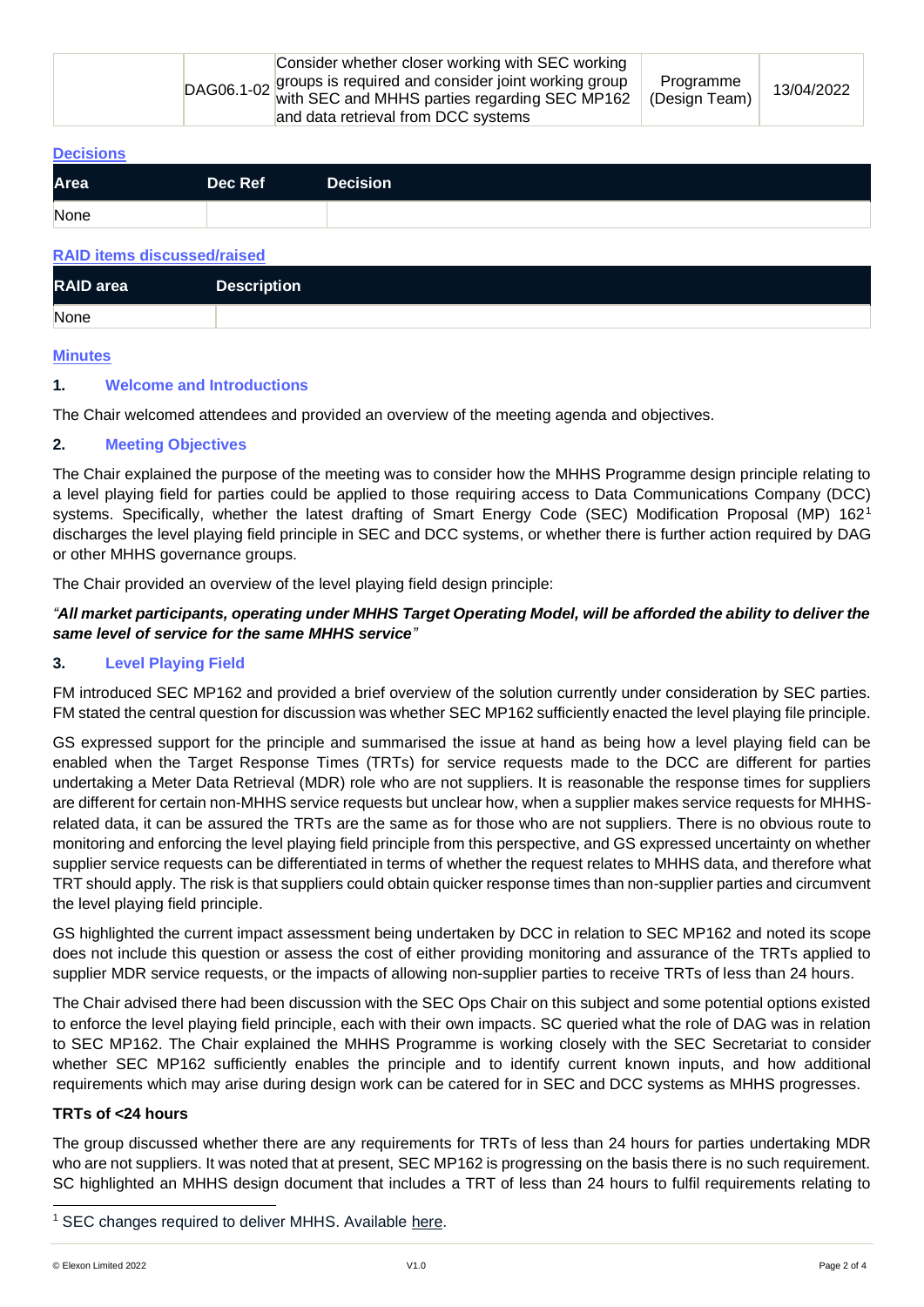meter de-energisation use-case. The Chair noted a potential inconsistency in a tranche one TRT requirement for deenergisation but not for a meter exchange use-case. RL highlighted potential ad hoc service requests that could require a response time of less than 24 hours. SS noted ad hoc requests could be scheduled to operate on a 24-hour TRT and this is currently the case for other ad hoc requests.

The Chair considered whether there was in fact a need for certain service requests relating to MHHS data to have a TRT of less than 24 hours and asked whether this should be discussed by DAG or the Smart Market Segment Sub-Group (SDS). DAG members agreed it was essential to answer this question and the input of the SDS was required. SC and SS agreed, expressing that determination of whether there is a need for MDR for <24 hrs TRT for MHHS (in limited rare circumstances) thereby ensuring costs are accurately forecasted and not incurred unnecessarily. The group considered whether, given the likely cost of enabling MDR service requests for MHHS with TRTs of less than 24 hours, DAG should decide to preclude these from the design outright. The group agreed further information was required as to exactly what scenarios may require shorter TRTs, what the likely volume and frequency of such service requests would be, and what the cost implications would be for suppliers and DCC systems. The group agreed this matter should be considered by the SDS group.

**ACTION DAG06.1-02: Programme to consult the Smart Market Segment Sub-Group (SDS) on whether there is a requirement for Target Response Times (TRTs) of less than 24 hours for meter data retrieval related to MHHS, and associated scenarios, frequency of these scenarios, and cost implications for suppliers.**

# **Implications for DCC**

GS highlighted the materiality of this question to the impact assessment conducted by DCC on SEC MP162. SS responded the impact assessment has already been returned to SEC parties, and it indicates a requirement for TRTs of less than 24 hours would carry a cost in the tens of millions. SC highlighted this cost indication was based on assumed levels of service requests and that it may be important to define this further to obtain a true indicative cost. SS agreed that undefined risk must be priced accordingly. SC believed suppliers would be likely to use their existing on demand functionality to undertake MDR and obtain a 30 second response, and this too would influence the validity of the DCC impact assessment.

# **Supplier Constituency Views**

GSi provided a view form the medium supplier constituency, agreeing that further clarity is needed on why a potential TRT of <24 hours may be required for de-energisation and meter exchange use-cases. GSi reminded the group the current position of the MHHS Programme is that TRTs of less than 24 hours for service requests relating to MHHS data are not required, in accordance with the notion that requests will scheduled. GSi urged assessment of this, and the potential associated costs, from the perspective of benefits to consumers. SS agreed and added the materiality of risk to settlement should also be considered.

SC highlighted discussions at the SEC MP162 working groups where it was decided that TRTs for 30 second supplier on demand requests would be restricted or the TRT raised to 24 hours. SS added that the possibility of suppliers being required to register under the new MDR role proposed by SEC MP162 to ensure the 24-hour TRT is applied to their MHHS requests was rejected early on by the SEC working groups as being an unnecessary cost and administrative burden. This meant the possibility would remain that suppliers could use their less-than-24-hour service request route to undertake MDR for MHHS data, contrary to the level playing field principle.

GSi noted suppliers would need to assess their individual risks and costs exposures in relation to TRTs of 24 hours, in terms of whether certain data can be estimated, scheduled, and what risks to consumers exist. The Chair agreed and suggested this is something for the SDS group to bottom out.

# **Potential Options to Enable Principle**

The DAG discussed options for ensuring a level playing field, given the potential costs of allowing TRTs of less than 24 hours but considering the ability of suppliers to make on demand requests with a shorter TRT. The Chair considered whether performance assurance could be put in place to monitor whether suppliers were using the on-demand functionality for MHHS data, and whether this could be housed under the SEC performance regime which is currently under development. GS advised this would be difficult to make work in practice as there is currently no way for DCC systems to differentiate between a supplier service request that is for MHHS data and one that is not. As such, there is currently no effective way to define what TRT should apply to a given request and monitor whether on demand service requests are used appropriately.

SS advised the notion of monitoring was discussed at the SEC MP162 working group and it was determined system changes would be required to differentiate service requests. GS considered effective monitoring would require either suppliers to register and qualify under the new MDR user role, which is not practical, or a flag in DCC systems to enable